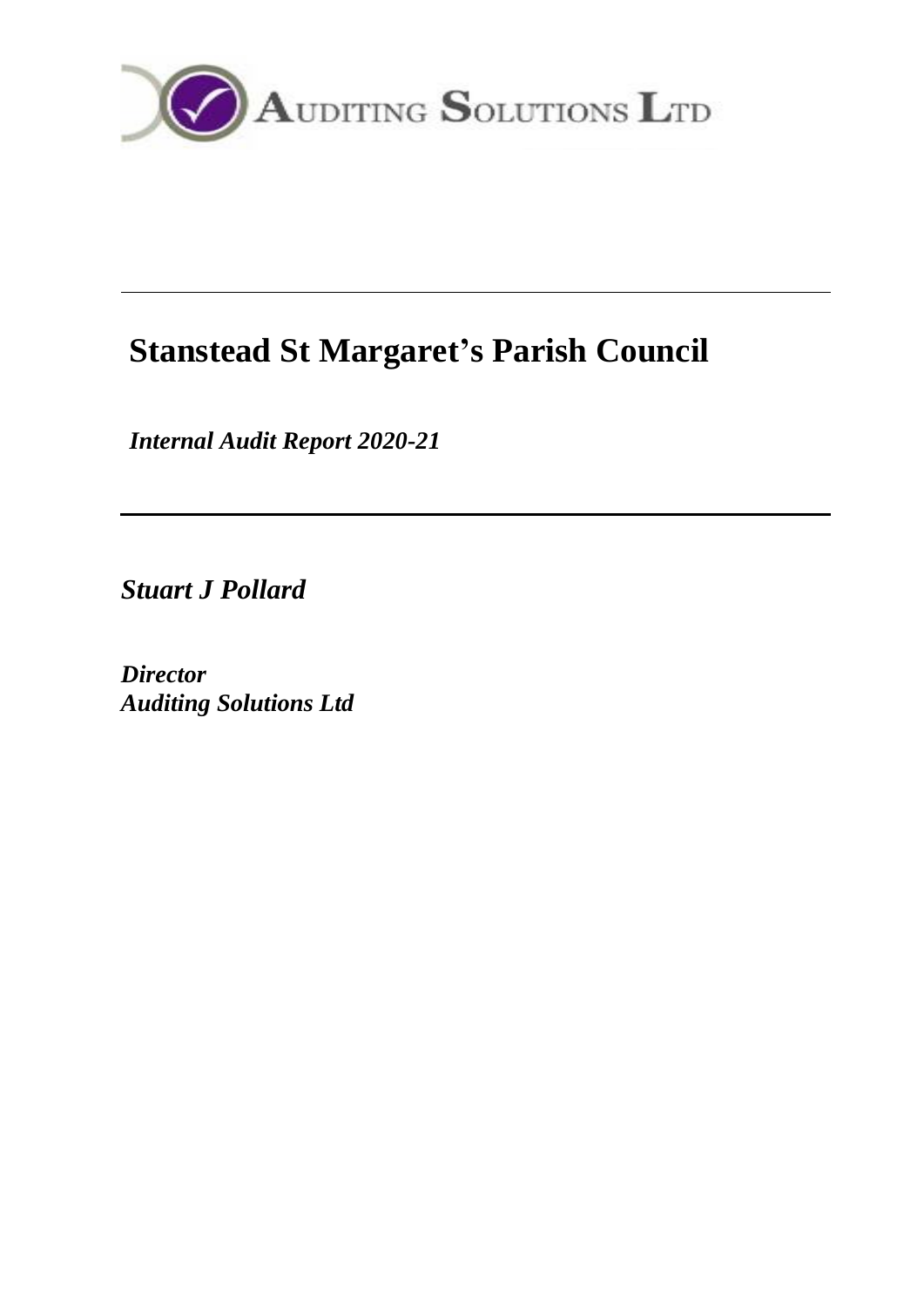### **Background**

Statute requires all town and parish councils to arrange for an independent internal audit examination of their accounting records and system of internal control and for the conclusions to be reported each year in the Annual Governance and Accountability Return (AGAR). The Council approached us during 2020-21 requesting that we provide a quote for provision of the Internal Audit (IA) service to the Council for 2020-21 and duly appointed us.

This report sets out the work undertaken in relation to the 2020-21 financial year. Due to the impact of the Covid-19 pandemic, we have, of necessity, undertaken our review remotely and wish to thank the Clerk in assisting the process, providing all necessary documentation in electronic format to facilitate completion of our review for the year and sign off of the IA Certificate in the year's AGAR. We have, obviously in the circumstances, reduced the volume of transactions examined, whilst still ensuring governance and financial controls remain effective.

### **Internal Audit Approach**

In undertaking our review for the year, we have had regard to the materiality of transactions and their susceptibility to potential mis-recording or misrepresentation in the year-end Statement of Accounts / AGAR. We have employed a combination of selective sampling techniques (where appropriate) and 100% detailed checks in several key areas to gain sufficient assurance that the Council's financial and regulatory systems and controls are appropriate and fit for the purposes intended.

Our programme of cover is also designed to facilitate our completion of the 'IA Certificate' in the year's AGAR, which requires independent assurance over several internal control objectives.

### **Overall Conclusion**

We are pleased to conclude that, based on the programme of work undertaken, the Clerk, her predecessor and the Council have maintained generally effective internal control arrangements during the year with transactions accurately reflected in the detailed Statement of Accounts and AGAR.

The following detailed report sets out the scope of our audit work this year and our findings with no significant recommendations arising, although we have identified one or two areas where we consider procedures could and should be further strengthened.

We have completed and signed the 'IA Certificate' as part of the year's AGAR process, having concluded that, in all significant respects, the control objectives set out in that report were being achieved throughout the financial year to a standard adequate to meet the needs of the Council. We also take this opportunity to remind the new Clerk of the requirements of the guidance notes in the preface to the year's AGAR in relation to the documentation that should be displayed on the Council's website, together with the need to ensure compliance with the timing requirements for publication of the Notice of Public Rights to examine the Council's documentation for the financial year.

**This report has been prepared for the sole use of Stanstead St Margaret's Parish Council. To the fullest extent permitted by law, no responsibility or liability is accepted by Auditing Solutions Ltd to any third party who purports to use or rely, for any reason whatsoever, on this report, its contents or conclusions.**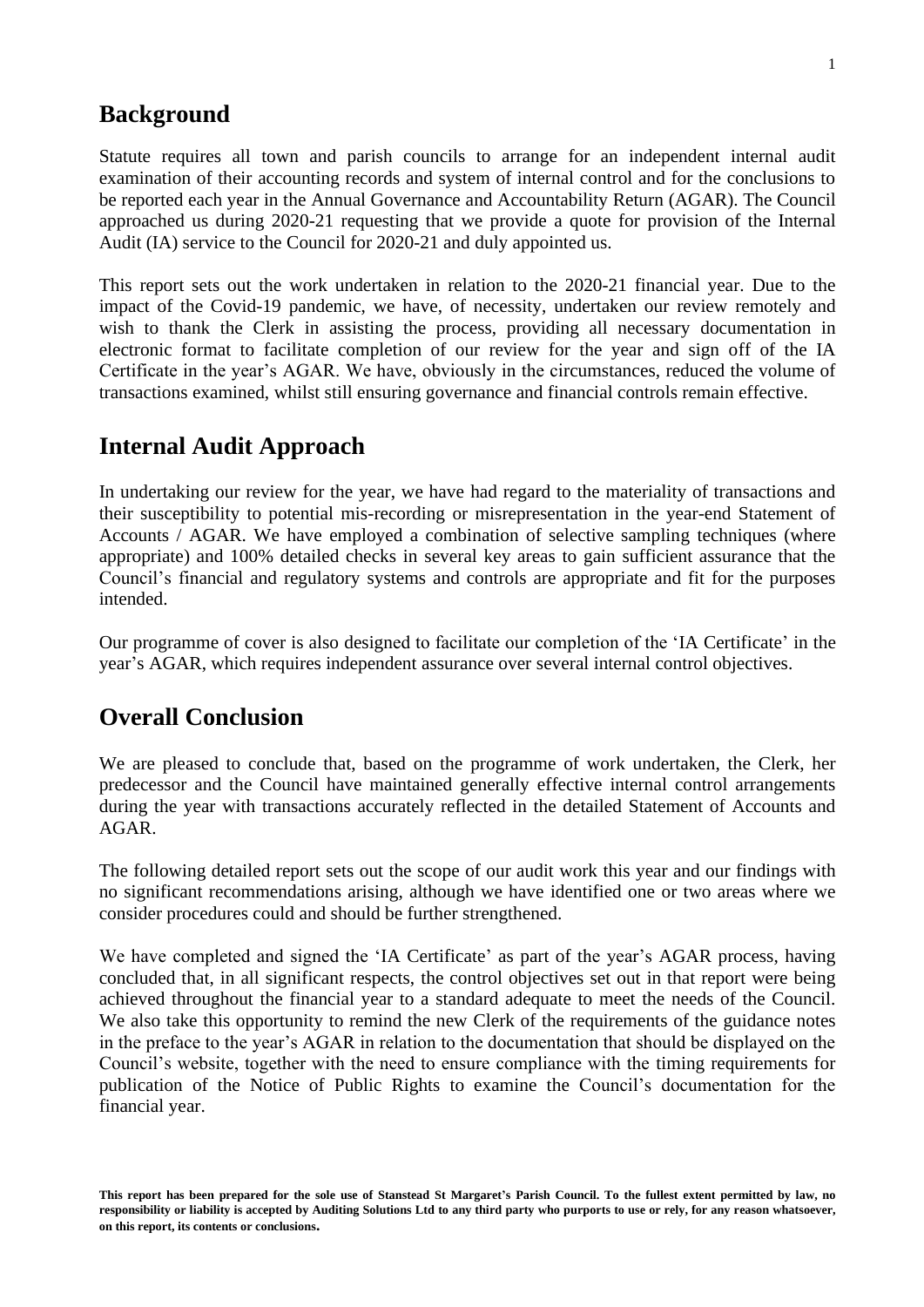# **Detailed report**

### **Maintenance of Accounting Records & Bank Reconciliations**

Our objective in this area is to ensure that accounting records are being maintained accurately and on a timely basis, and that no anomalous entries appear in cashbooks or financial ledgers. We are pleased to note that the accounting records are maintained using the RBS Rialtas Alpha software.

The Council operates two bank accounts, one with Unity Bank for day-to-day transactions, together with a deposit with NatWest: we note that a further Instant Access account was in the process of being opened with Unity Trust and that, once fully operational, the residual NatWest balance will be transferred to the new Unity account.

To ensure the appropriateness and accuracy of the recording of transactions, we have:

- ➢ Verified that the prior year closing balances have been correctly rolled forward into 2020- 21
- ➢ Verified that the accounts remain "in balance" at the financial year-end;
- ➢ Ensured that an appropriate coding structure is in place to facilitate reporting of the Council's budgetary performance throughout the year;
- ➢ Checked and agreed detail of the full year's financial transactions on each of the bank accounts, by reference to supporting bank statements;
- $\triangleright$  Verified the bank reconciliation detail on each bank account as at 31<sup>st</sup> March 2021, excepting that for the new Unity Instant Access Account which was not fully open at the financial year-end; and
- ➢ Ensured the accurate disclosure of those balances in the year-end Accounts / AGAR.

#### *Conclusions*

*We are pleased to record that no issues arise in this area this year warranting formal comment or recommendation, noting that bank reconciliations are presented to meetings throughout the year and forwarded to the Vice Chair for review and sign-off. We have not been provided with copies of the signed-off reconciliations, but remind the new Clerk and members of the requirements of the Council's adopted Financial Regulations (paragraph 2.2) in this respect and urge that the Council ensures compliance in all respects with that requirement.*

### **Review of Corporate Governance**

Our objective is to confirm that the Council has a robust regulatory framework in place; that Council meetings are conducted in accordance with the adopted Standing Orders (SOs) and that, as far as we may reasonably be expected to ascertain, no actions of a potentially unlawful nature have been or are being considered for implementation.

We are pleased to note that the Council's SOs and Financial Regulations (FRs) have been reviewed and re-adopted during 2020-21 based on the latest NALC model documents including appropriate reference to the requirements of the Public Contracts Regulations effective from 2015. We also note that the Council has determined a financial limit of £10,000 for formal tender action in the documents, as recommended by us in 2018-19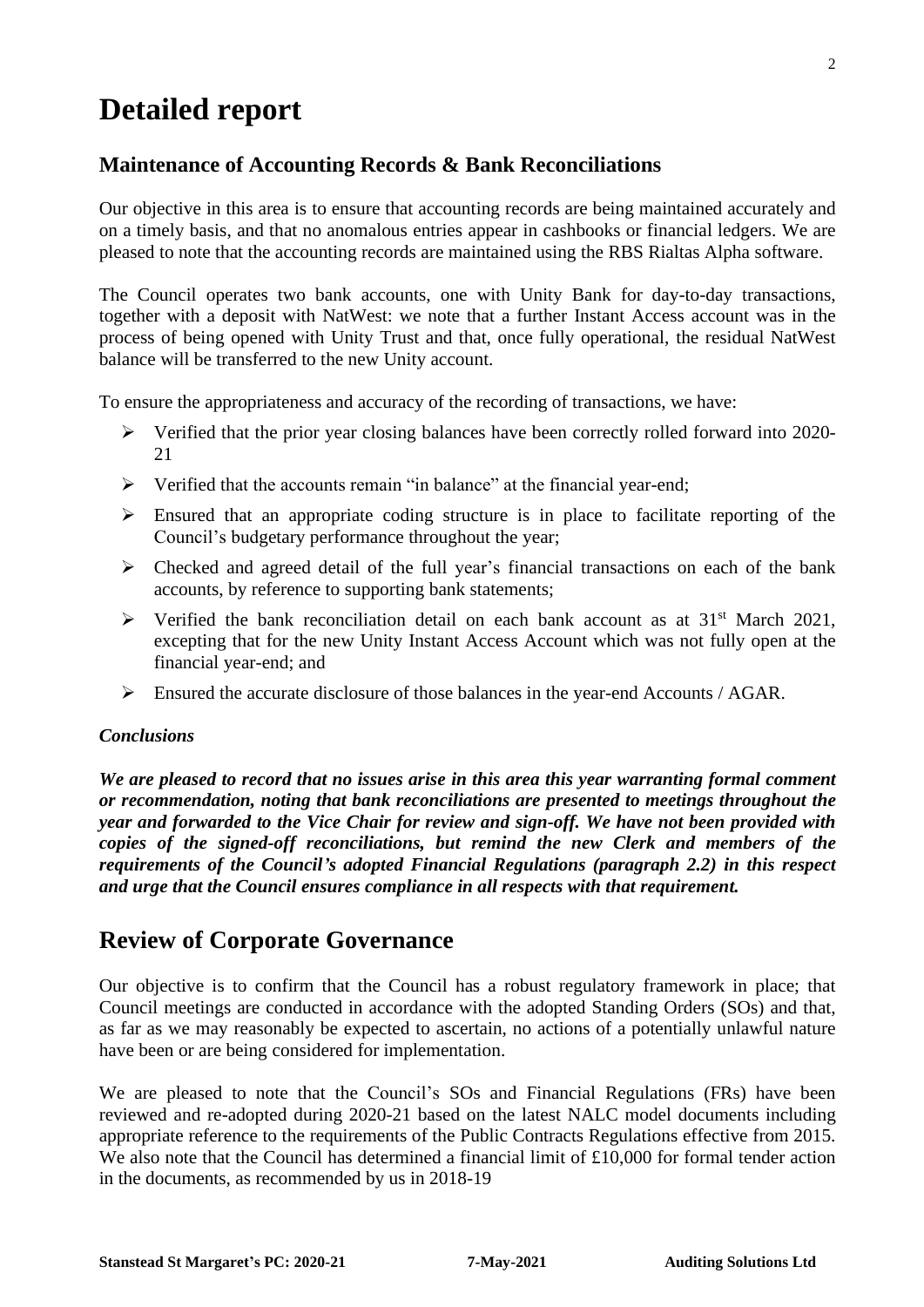We have reviewed the minutes of Council meetings held during 2020-21 to assess whether any issues exist that may have an adverse effect on the Council's financial stability in the short, medium or longer term, also that, as far as we may reasonably be expected to ascertain as we do not attend meetings, there is no indication that the Council may either be considering or have taken decisions that might result in ultra vires expenditure being incurred.

The Council's annual turnover is below the £25,000 threshold for submission of the AGAR for external audit review and will consequently again be eligible to certify itself as exempt from that requirement.

We also note that the Council's website currently does not comply with the requirements of the Transparency Code, Accounts and Audit Regulations or best practice, with much of the required documentation not published. We draw the new Clerk's attention to the disclosure requirements of both the Transparency Code and also the Accounts and Audit Regulations, together with detail of required disclosures set out in the preface to the AGAR. The absence of certain items of the required disclosure documents in 2019-20 will require us to give a negative assurance at Boxes L & N in the 2020-21 IA Certificate and members will need to consider their responses in the Governance Section of the year's AGAR at Section 1.

#### *Conclusions and recommendations*

*Whilst we acknowledge the intent to upgrade the existing Council website, it is evident that it has failed to make the statutorily required disclosures at the present time with the above detailed consequence of our need to issue negative responses in Sections L & N of the 2020-21 AGAR and with the Council also needing to consider carefully the responses it assigns in the Governance Statement (Section 1 of the AGAR for 2020-21).*

*We understand that, following the UKs exit from the EU, NALC were, prior to the current Covid-19 crisis, preparing a further revision to both SOs and FRs which was due to be promulgated in the summer of 2020: this timescale has obviously slipped: we will keep the Council advised as soon as we hear of any developments in this respect.*

*R1. The Council must ensure that the website is updated and populated with all statutorily required information annually.*

### **Review of Payments & VAT**

Our objective here is to ensure that:

- ➢ Council resources are released in accordance with the Council's approved procedures and budgets;
- ➢ Appropriate documentation supports payments, either in the form of an original trade invoice or other appropriate form of document confirming the payment as due and/or an acknowledgement of receipt, where no other form of invoice is available;
- ➢ Payments are correctly analysed in the accounting records and end of year accounts;
- ➢ VAT has been appropriately identified and coded to the control account for periodic recovery; and
- ➢ Section 137 payments have been identified accordingly and are within the Council's spending limit.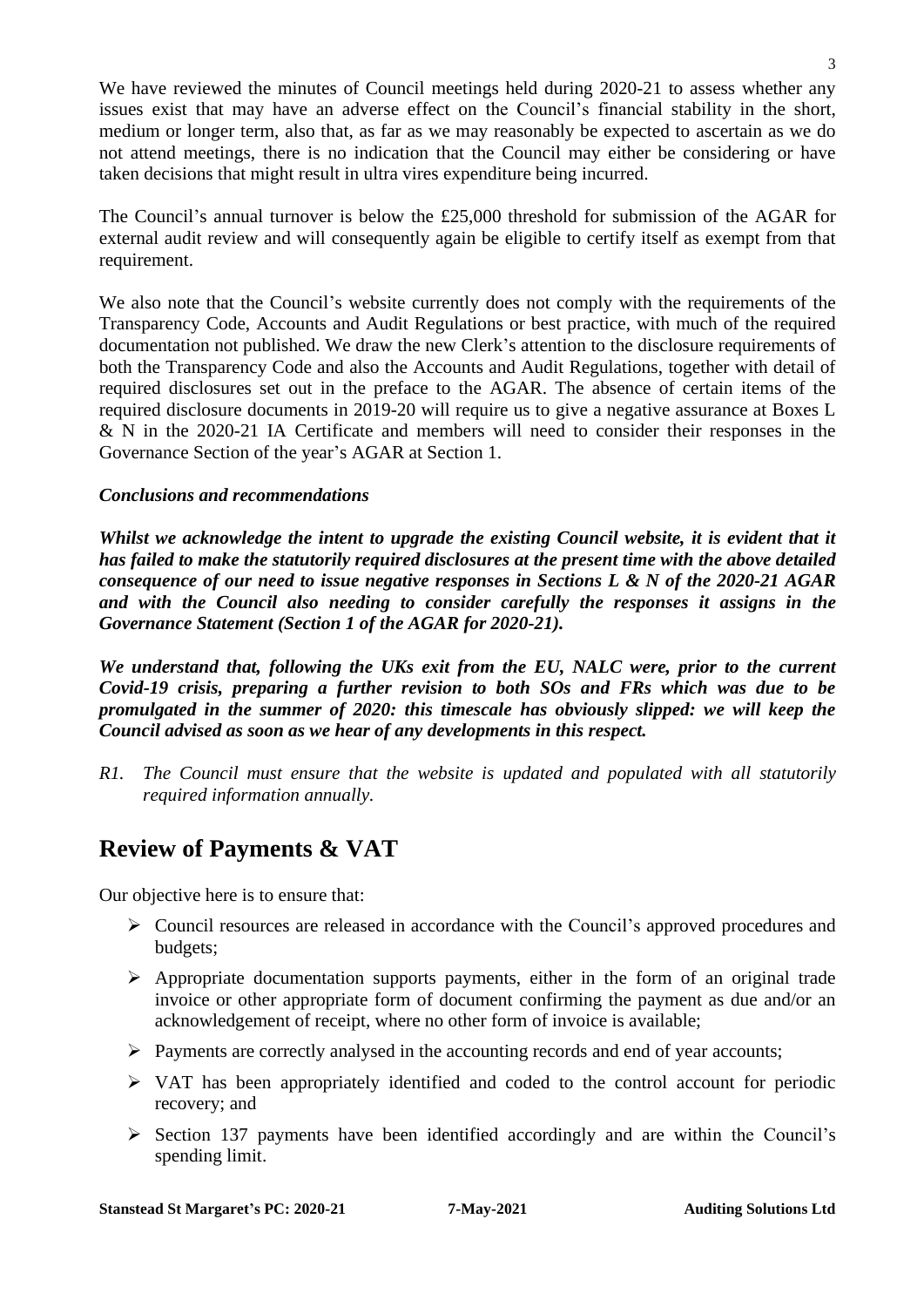Due to the impact of the Covid-19 situation and need to undertake this year's review remotely, we have selected and requested the Clerk to provide electronic copies of the relevant invoices / supporting documentation a small sample of 10 payments made during the year for compliance with the above criteria. Our test sample totals £8,460 and equates to 83% by value of the non-pay related payments processed during the year.

Unfortunately, and probably due to the Covid situation and retirement of the former Clerk part way through the year, the new Clerk has only managed to trace documentation in support of 7 of the sample payments: we acknowledge that 1 of those relates to a grant. We are, however, pleased to note that members are signing off the invoices, which we consider an example of best practice. With regard to the missing documentation, we urge that, when grants and donations are issued, the recipient be provided with a second copy of the notification letter with a request that they sign acknowledging receipt of the payment. Where no other formal invoice is available to support the payment, we suggest that a proforma document be prepared and be signed by the Council Chairman confirming the payment as due.

We also suggest that, in line with best practice, each payment be allocated a unique sequential number (similar to a cheque number), which should be recorded on the hard copy invoice and also in the "Reference" section of the Alpha cashbook when entering the data.

We note that, due to the low volume and value of VAT expended, a single VAT reclaim was prepared for 2019-20 and that a single reclaim will similarly be prepared and submitted covering the limited VAT expended during 2020-21.

#### *Conclusions and recommendations*

#### *We are pleased to record that no issues of concern have been identified in this area, although as*  indicated above, we have two suggestions for improved recording and referencing of *documentation.*

- *R2. When grants and / or donations are approved and issued, the recipient should be asked to acknowledge receipt on a copy of the covering advice letter, which should then be held on the file of processed payment invoices.*
- *R3. Additionally, where no formal invoice is received, the Chairman should, ideally, sign-off a proforma invoice confirming the supply of goods and / or services and approving the "invoice" for payment.*
- *R4. Consideration should be given to allocating each payment in the year a unique reference number, similar to a cheque number, which should be recorded on both the invoice and also the Alpha cashbook.*

### **Assessment and Management of Risk**

Our objective is to ensure that the Council has put in place appropriate arrangements to identify all potential areas of risk of both a financial and operational / health and safety nature, whilst also ensuring that appropriate arrangements exist to monitor and manage those risks to minimise the opportunity for their coming to fruition.

We are pleased to note that an appropriate financial risk assessment register is in place, which has been formally reviewed and re-adopted at the March 2021 meeting of the Council.

**Stanstead St Margaret's PC: 2020-21 7-May-2021 Auditing Solutions Ltd**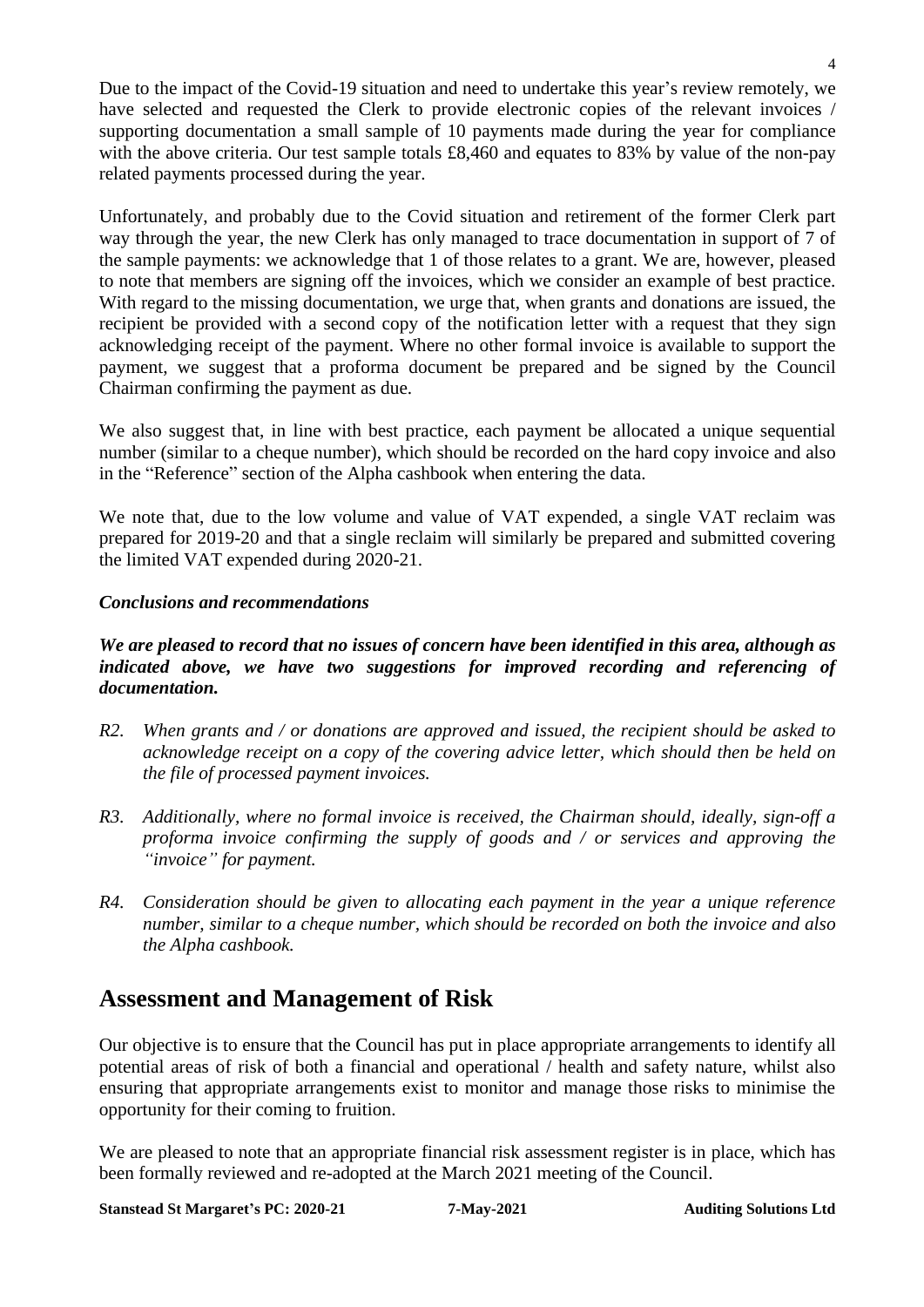We have also reviewed the Council's insurance arrangements with Zurich and consider cover appropriate for the Council's present requirements with Employer's and Public Liability in place at £10 million and £12 million respectively, together with Fidelity Guarantee (FG) cover of £250,000.

#### *Conclusions*

*No issues arise in this review area warranting formal comment or recommendation. We shall continue to assess the appropriateness of the Council's arrangements for the assessment and management of risk at future years' reviews.*

### **Budgetary Control & Reserves**

Our objective here is to ensure that the Council has robust procedures in place for identifying and approving its future budgetary requirements and level of precept to be drawn down from the District Council, and that effective budget reporting and monitoring arrangements are in place.

We have considered the procedures in place for preparation and adoption of the Council's annual budget and precept and consider them sound and appropriate for the Council. We note that following due deliberation, the Council approved and adopted its budget and precept for 2021-22 at the February 2021 meeting setting the latter unchanged from 2020-21 at £16,000.

We are pleased to note that members continue to receive regular financial reports throughout the year detailing payments for approval, the occasional receipts and bank reconciliations. As the Alpha software has the facility to generate detailed budget reports at any stage of the year at the press of a few buttons, we suggest that members be provided with that detail at least quarterly during the course of the year. We have reviewed the year-end outturn for 2020-21 with no unexplained (by reference to the detailed transaction reports generated by accounting software), or unanticipated significant variances existing warranting further explanation.

The Council's overall reserves at  $31<sup>st</sup>$  March 2021 stand at £41,247 (£43,612 as at  $31<sup>st</sup>$  March 2020) with no funds identified as "set-aside" in specific earmarked reserves (EMRs) for future projects or equipment replacement. The Total Fund balance equates to in excess of two years' revenue spending and is considered potentially "excessive" unless part has been identified by the Council for specific purposes. Should such be the case, we urge that any Council formally determined EMRs be identified on separate codes for each in the Alpha software (coding range 520 et seq.).

#### *Conclusions and recommendations*

*As indicated above, we have no concerns in this area, although we urge that the existence of any already formally agreed (by Council) EMRs are separately identified on individual codes within the Alpha accounts.*

- *R5. Members should be provided at least once quarterly with the detailed budget reports generated automatically by the Alpha accounting software.*
- *R6. If not already agreed by the Council, funds should be set-aside in specific individual Earmarked Reserves (EMRs) for planned future projects or equipment replacement, each being recorded in a sperate nominal account code in the Alpha accounting software.*

**Stanstead St Margaret's PC: 2020-21 7-May-2021 Auditing Solutions Ltd**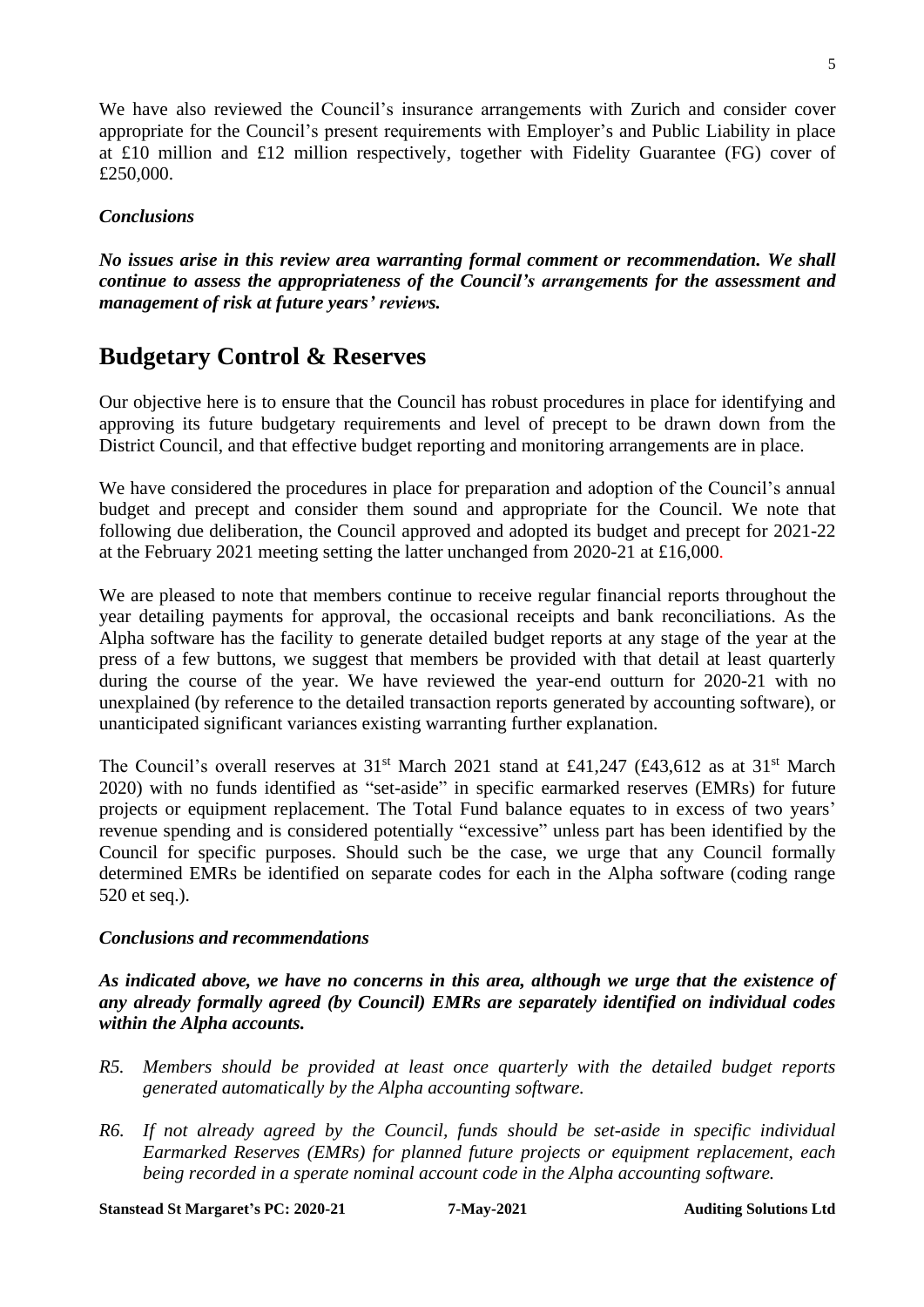### **Review of Income**

The Council receives very limited income primarily by way of the annual Precept, occasional grants, recoverable VAT and a limited amounts of bank interest. We have verified detail of income received and banked to bank statements, and, where available, other supporting documentation.

#### *Conclusion*

*We are pleased to report that no issues arise in this area warranting formal comment or recommendation.*

### **Petty Cash Account**

*The Council does not operate a petty cash account: any incidental "out-of-pocket" expenses are repaid to the Clerk periodically in conjunction with his salary and are approved and minuted as part of the normal controls exercised over payments.*

### **Review of Staff Salaries**

In examining the Council's payroll function, our objective is to confirm that extant legislation is being appropriately observed as regards adherence to the Employee Rights Act 1998 and the requirements of HMRC legislation as regards the deduction and payment over of income tax and NI contributions, together with employee deductions / PC contributions to the LG Pension Scheme.

We are pleased to note that the new Clerk has been provided with a formal employment contract and have reviewed its content, which is in line with the standard NALC created document. We note that the payroll calculations are undertaken by an external agent on behalf of the Council and have consequently checked and agreed the gross salary paid in March 2021 to the new Clerk following her appointment in early February 2021, also checking the accuracy of any tax, NI and pension deductions for her pay to the end of March 2021.

As the Clerk's salary is below the taxable and NI thresholds, no deductions or Council's contributions are due in that respect. However, in checking the pension deduction applied to the new Clerks March gross salary, we note that it has been deducted at 6.5%. As the Clerk's annual earnings will be below £14,600, the appropriate percentage contribution rate is 5.5%.

#### *Conclusions and recommendations*

*We are pleased to report that no significant issues arise in this area, although it appears that the Clerk's pension contribution on her gross earnings to 31st March 2021 have been calculated at the incorrect percentage rate of 6.5 rather than the correct rate of 5.5%.*

*We also note from examination of the detailed AGAR information in the Alpha software that the Clerk's expenses on Code 4050 are linked to Box 6 on the AGAR. No such expenses arose*  in 2020-21, but may well arise in 2021-22: consequently, following a change in reporting *arrangements on Staff Costs at Section 2, Box 4 of the AGAR, as advised in "The Practitioner's Guide (2020 update) any such future expenses should be disclosed in Box 6 (Other payments). Consequently, the "linking" in the Alpha software needs to be amended to show this expense* 

**Stanstead St Margaret's PC: 2020-21 7-May-2021 Auditing Solutions Ltd**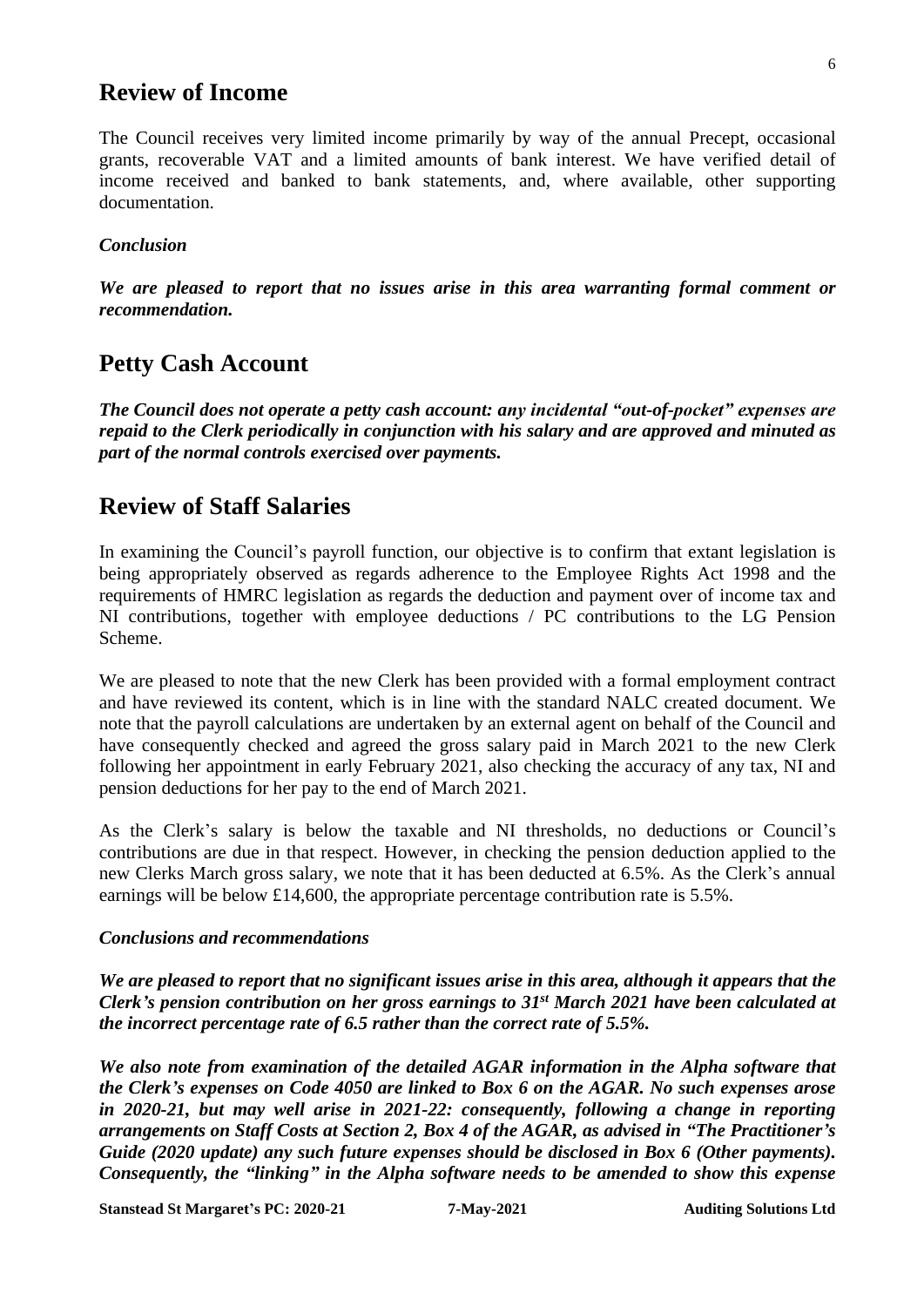*code as linked to Box 6, not 4. To effect this change, the Clerk will need to click on the "Company details" prompt at the bottom left of the Alpha screen and then click on "Nominal Codes" scrolling down to Code 405 and tabbing across to the "Return Code" column and changing the 4 to a 6.*

- *R7. The Clerk should check with the payroll service provider advising then that, in accordance with the current terms of the Local Government Pension Scheme, her contributions should be calculated at 5.5% not 6.5%: any necessary adjustment in respect of the 2020-21 deduction / contribution should then be made in her next quarter's salary payment.*
- *R8. The Staff travel expense code (no. 4050) linking should be amended from 4 to 6 as detailed in the body of the report.*

## **Fixed Asset Register / Inventory**

The reporting arrangements for assets in the AGAR require councils to report the value of each asset at purchase cost or at a suitable proxy where that value is not known, and for community assets to be valued at a nominal £1. The value of individual assets should not change from one year to another, other than for the inclusion of new or removal of any assets disposed of.

We are pleased to note that a comprehensive asset register remains in place identifying the type of asset (i.e., by category), its position in the parish, detail of the asset and cost price (net of VAT). In checking the asset register and AGAR values, we are pleased to note that the register has been updated to record the net cost of the new acquisition in the year less items disposed of, that value duly being reported in the year's AGAR.

### *Conclusions*

*We are pleased to record that no issues arise in this area warranting formal comment or recommendation.*

### **Investments and Loans**

*The Council has no specific investments in place, nor any loans repayable by or to it.*

### **Statement of Accounts and AGAR**

The Rialtas Alpha software automatically generates a year-end Receipts and Payments Account together with detail for reporting in the AGAR at Section 2. We are pleased to report that no issues arise in relation to the values recorded in the year's AGAR at Section 2, which we have agreed to the underlying Alpha accounts and other relevant records.

As the Council's annual turnover has remained below the £25,000 threshold requiring an external audit review, the Council will again complete the exemption certificate in the year's AGAR and will need to provide the external auditors with a copy of the adopted and signed document in accordance with the detail in the preface to the year's Part 2 AGAR.

#### *Conclusions*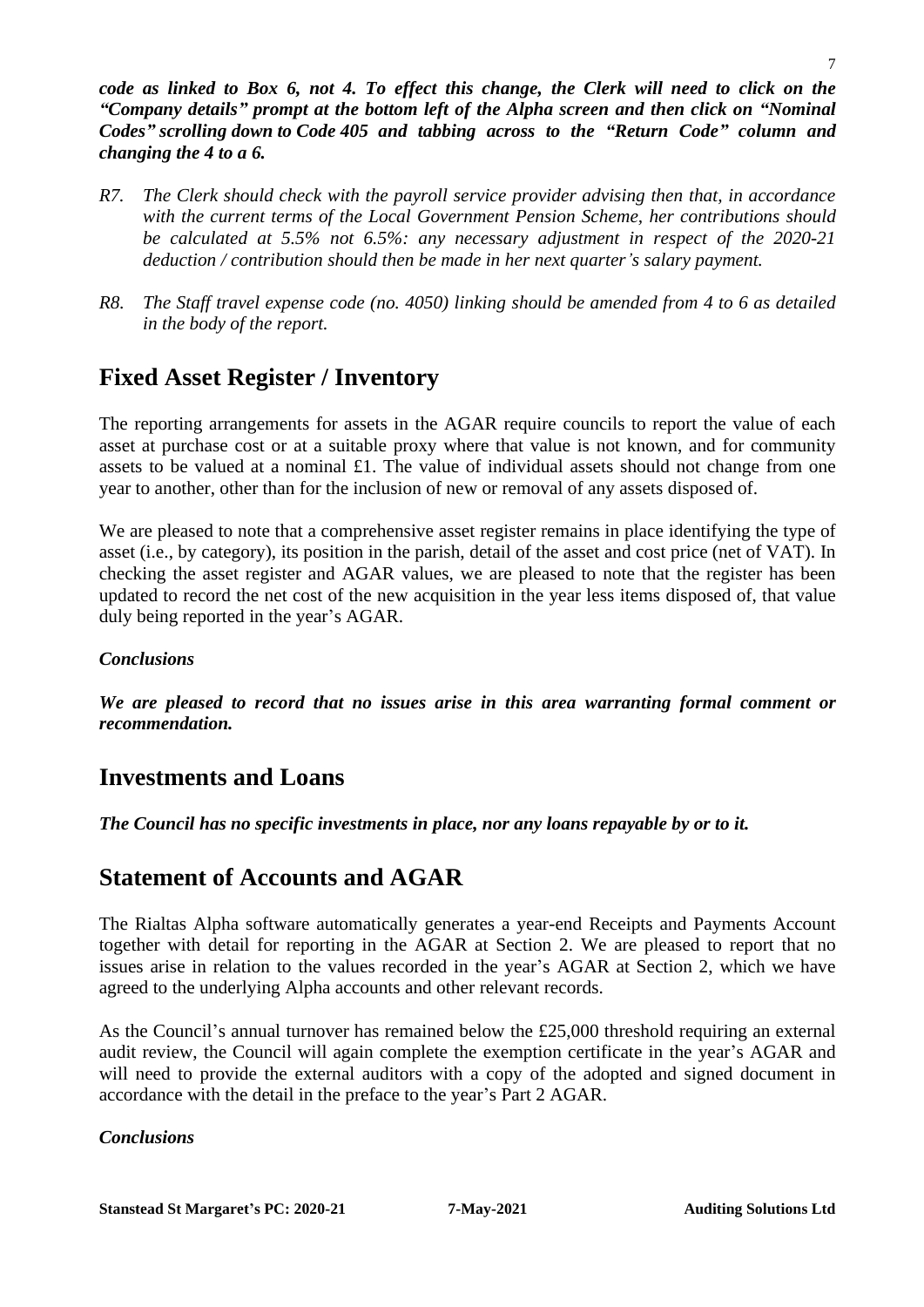*No additional matters have arisen from this area of our review, although we remind the Clerk and Council of the need to ensure compliance with the disclosure requirements in the Transparency Code and Accounts / Audit Regulations, as also summarised in part in the preface to the AGAR for the year.*

*We ask that we be provided with a soft copy of the finalised AGAR (Sections 1 and 2), once the Council has approved the document and they have been signed-off.*

*Based on the satisfactory conclusions drawn for the work undertaken this year, we have signed off the IA Certificate in the year's AGAR assigning positive assurances in each relevant area, excepting, as detailed earlier in this report, in relation to the disclosure of information in the Council's website in relation to 2019-20.*